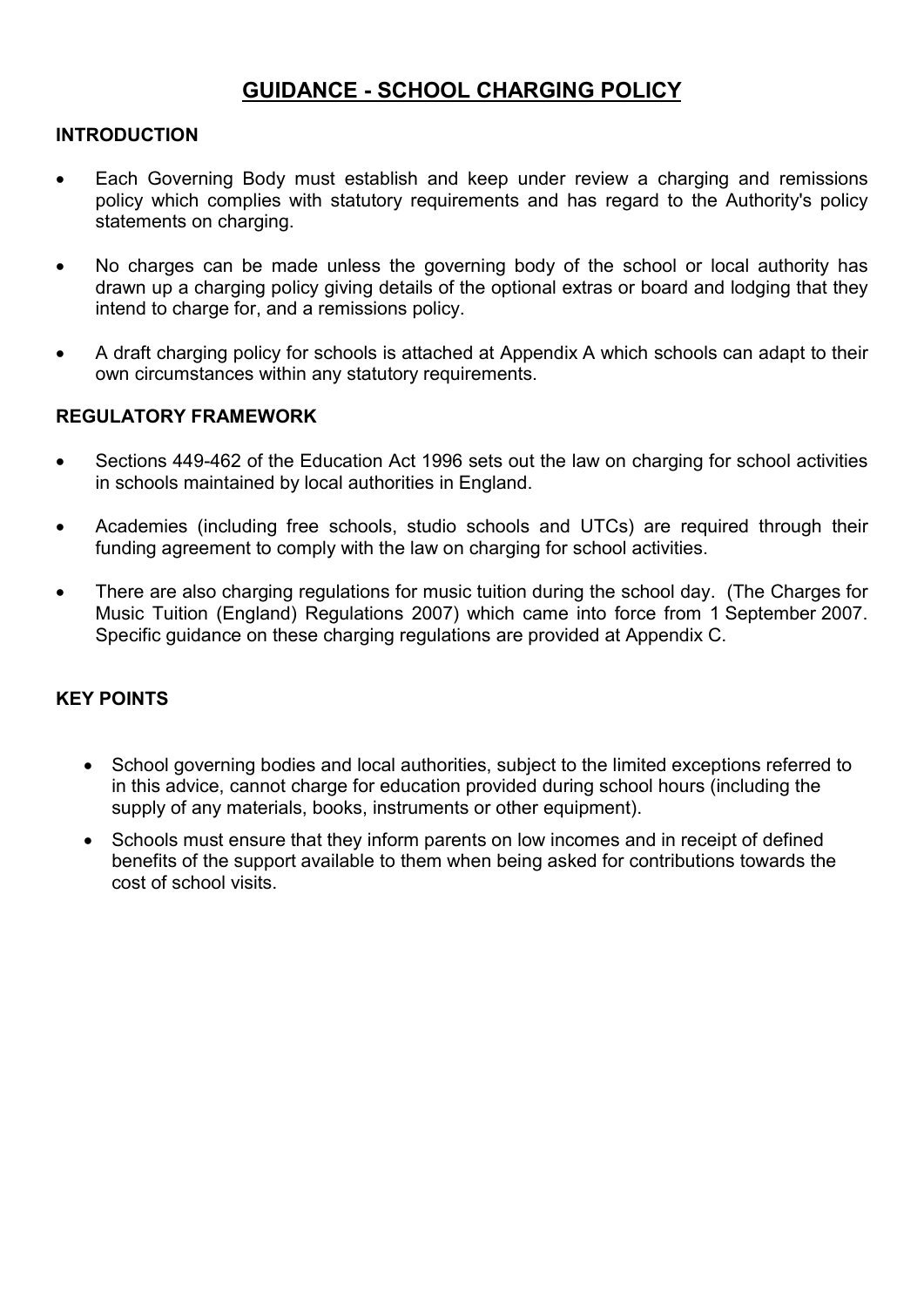# FREQUENTLY ASKED QUESTIONS

### What activities cannot be charged for?

Schools cannot charge for the following activities:

- education provided wholly or mostly during school hours. This includes the supply of any materials, books, instruments, other equipment and also transport provided in school hours to carry pupils between the school and an activity;
- education provided outside school hours if it is part of the National Curriculum, or part of a syllabus for a prescribed public examination which the pupil is being prepared for at the school, or part of religious education;
- instrumental and vocal music tuition for pupils learning individually or in groups, unless the tuition is provided at the request of the pupil's parent / carer.
- entry for a prescribed public examination if the pupil has been prepared for it at the school
- examination re-sit(s) if the pupil is being prepared for the re-sit at the school (note: if a pupil fails, without good reason, to meet any examination requirement for a syllabus, the fee can be recovered from the pupil's parents)

# What activities can be charged for?

The school may recover the full costs of the following activities but charges may not exceed actual cost:

- any materials, books, instruments, or equipment, where the child's parent wishes him/her to own them;
- optional extras (see below);
- music and vocal tuition, in limited circumstances (see above);
- certain early years provision (see the Education (Charges for Early Tears Provision) Regulations 2012);
- community facilities. (see S27 Education Act 2002)

# Optional Extras

Charges may be made for some activities, often referred to as 'optional extras'. This includes:

- education provided outside of school time that is not:
	- part of the national curriculum;
	- part of a syllabus for a prescribed public examination that the pupil is being prepared for at the school; or
	- part of religious education.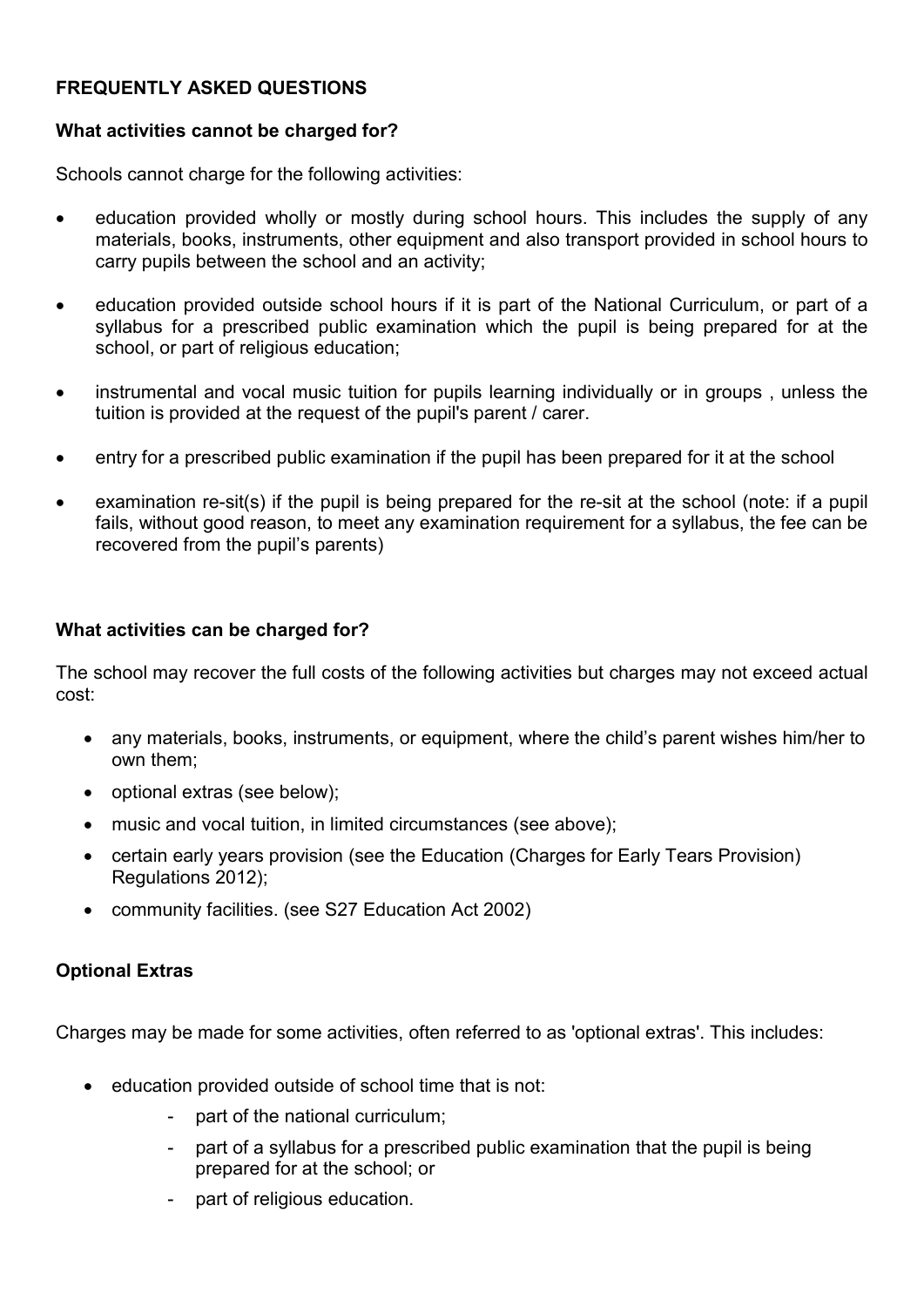- examination entry fee(s) if the registered pupil has not been prepared for the examination(s) at the school;
- transport (other than transport that is required to take the pupil to school or to other premises where the local authority/governing body have arranged for the pupil to be provided with education);
- board and lodging for a pupil on a residential visit (subject to remission arrangements);
- extended day services offered to pupils (for example breakfast clubs, after school clubs, tea and supervised homework sessions).

### Can we ask for voluntary contributions from parents to activities where we have no power to charge?

Nothing in legislation prevents a school governing body from asking for voluntary contributions for the benefit of the school or any school activities. However, any requests for voluntary contributions are subject to the following conditions:

- any children of parents who do not wish to contribute will not be treated any differently;
- where there are insufficient contributions to make the activity viable then the activity will be cancelled. This should be made clear to parents from the outset

All requests to parents for voluntary contributions must make it quite clear that the contributions would be voluntary and that there is no obligation to make any contribution.

### Can we charge for educational visits?

Schools **cannot** charge for:

- education provided on any visit that takes place during school hours;
- education provided on any visit that takes place outside school hours if it is part of the National Curriculum, or part of a syllabus for a prescribed public examination that the pupil is being prepared for at the school, or part of religious education; and
- supply teachers to cover for those teachers who are absent from school accompanying pupils on an educational visit.

Schools can charge for:

board and lodging and the charge must not exceed the actual cost.

When a school informs parents about a forthcoming visit, they should make it clear that parents receiving specified benefits, usually equating to pupils being eligible for free school meals (due to the receipt of specified benefits and not through the introduction of universal infant FSM) will not be charged for board and lodging. Eligible benefits are subject to change and can be found on the DfE website.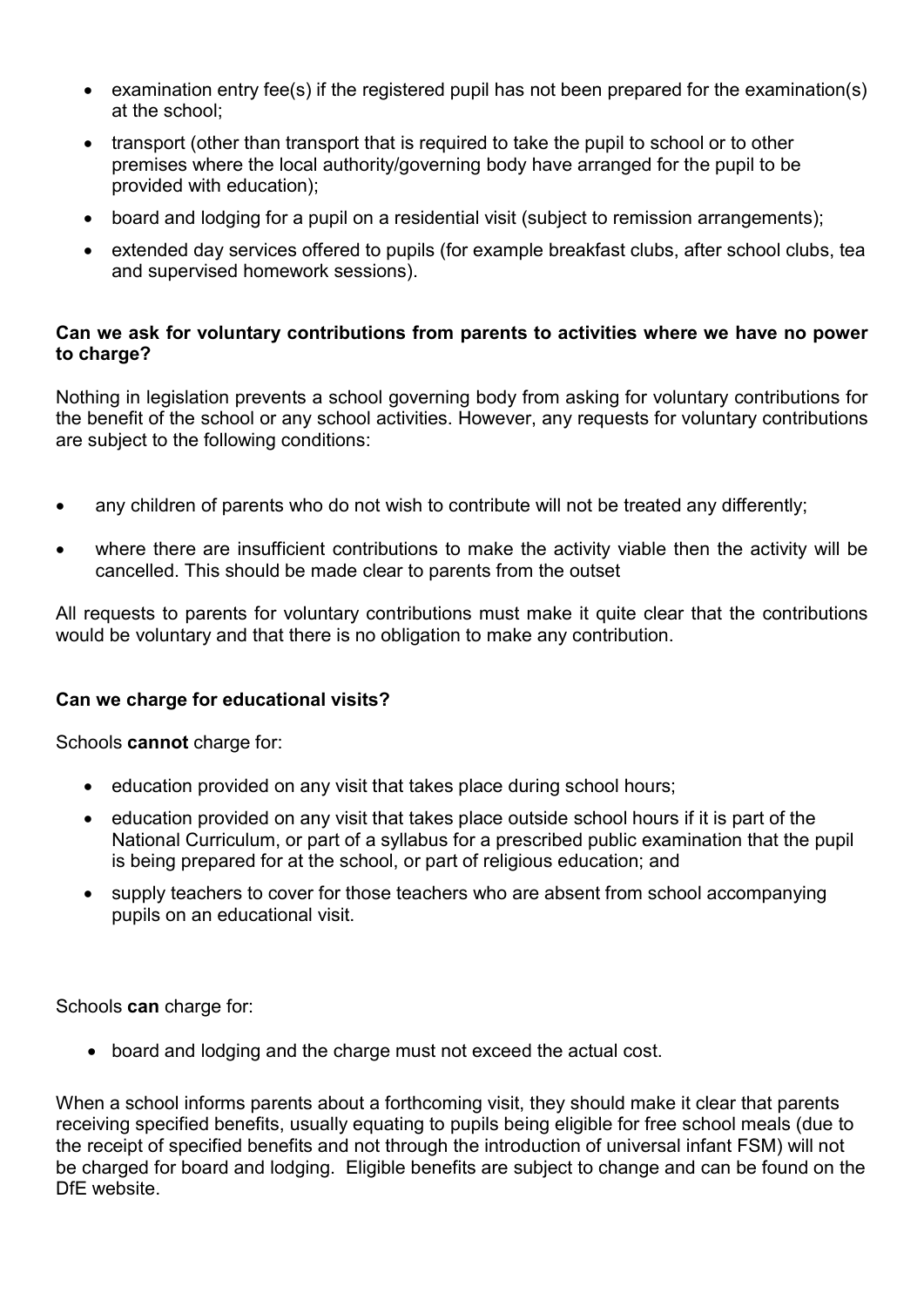In addition Lancashire has a charging and remissions policy which includes remission of some fees when using the County Council's own Outdoor Pursuits Centres. (see annex B)

# FURTHER GUIDANCE

Further guidance including additional FAQs can be found at :

https://www.gov.uk/government/publications/charging-for-school-activities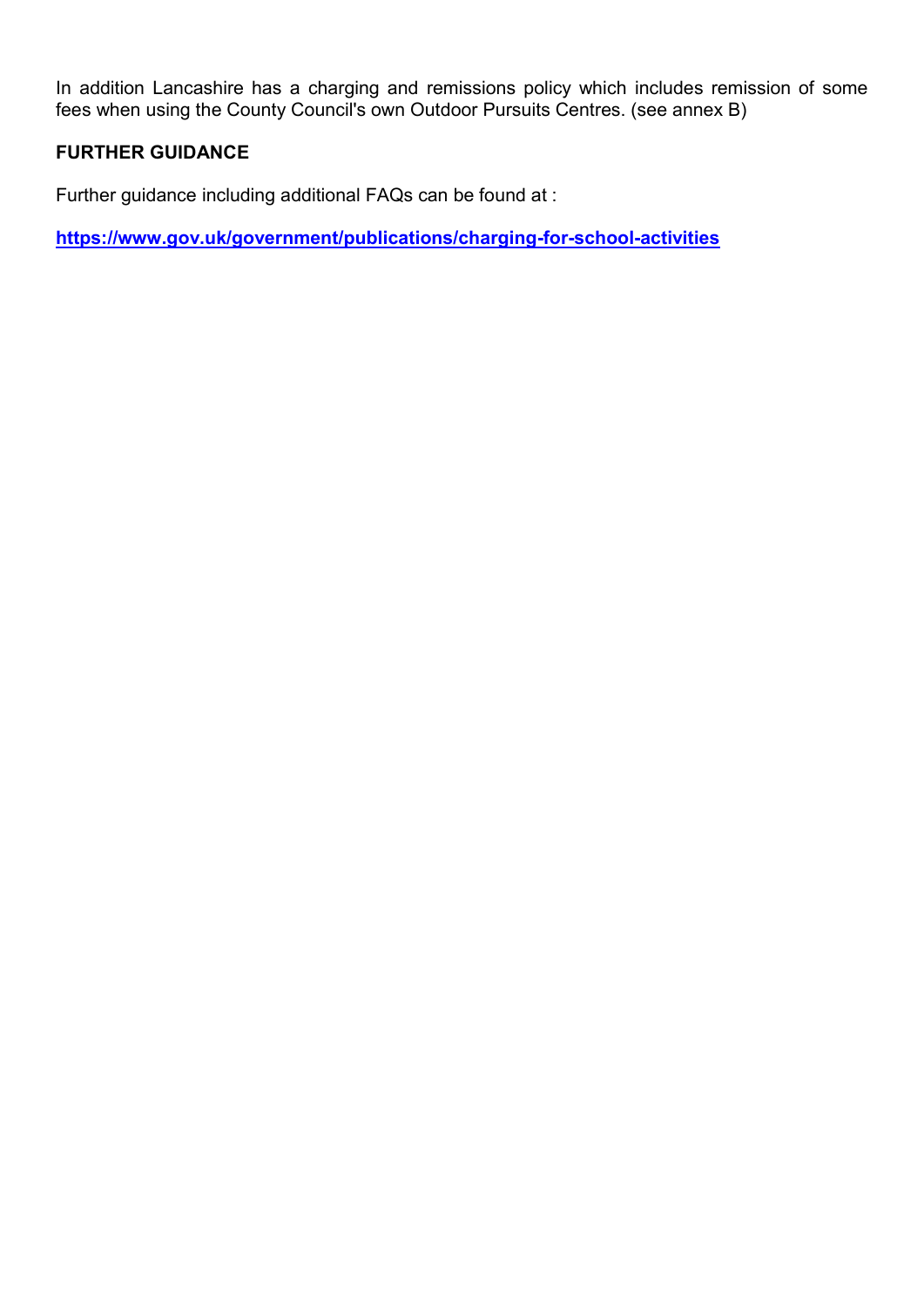APPENDIX A

# DRAFT CHARGING POLICY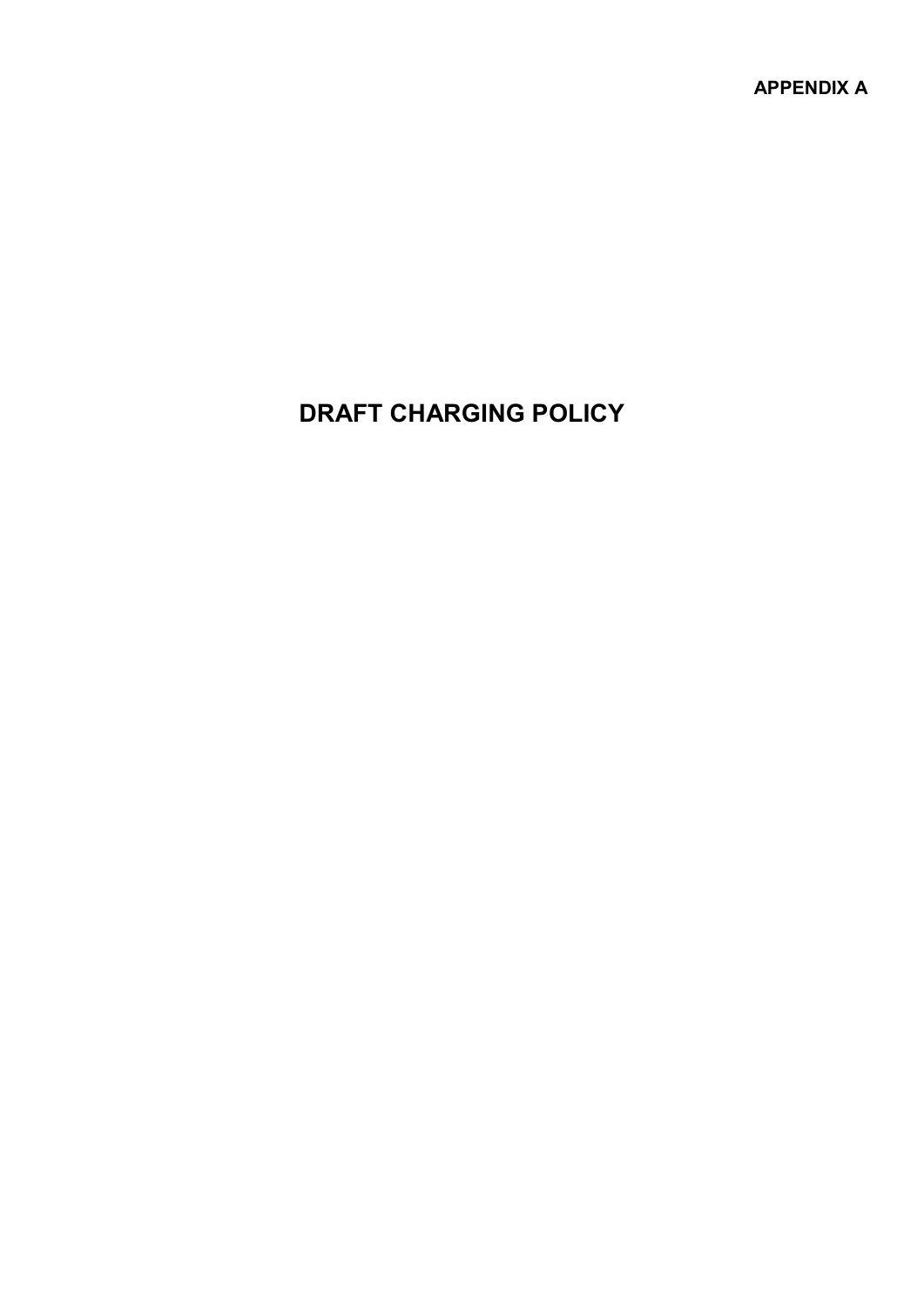## DRAFT SCHOOL CHARGING AND REMISSIONS POLICY

### INTRODUCTION

This charging and remissions policy complies with statutory requirements and is reviewed on an annual basis.

### CHARGING POLICY

#### Activities without charge

There will be no charge for the following activities:

- education provided wholly or mostly during school hours. This includes the supply of any materials, books, instruments, other equipment and also transport provided in school hours to carry pupils between the school and an activity;
- education provided outside school hours if it is part of the National Curriculum, or part of a syllabus for a prescribed public examination which the pupil is being prepared for at the school, or part of religious education;
- instrumental and vocal music tuition for pupils learning individually or in groups , unless the tuition is provided at the request of the pupil's parent / carer.
- entry for a prescribed public examination including re-sits if the pupil has been prepared for it at the school
- examination re-sit(s) if the pupil is being prepared for the re-sit at the school

### Voluntary Contributions

The school may ask for voluntary contributions towards the cost of school-time activities to assist with funding, subject to the following conditions:

- any children of parents who do not wish to contribute will not be treated any differently;
- where there are insufficient contributions to make the activity viable, or the school cannot fund it from some other source, then the activity will be cancelled.

All requests to parents for voluntary contributions will make it clear that the contributions are voluntary and that there is no obligation to make any contribution.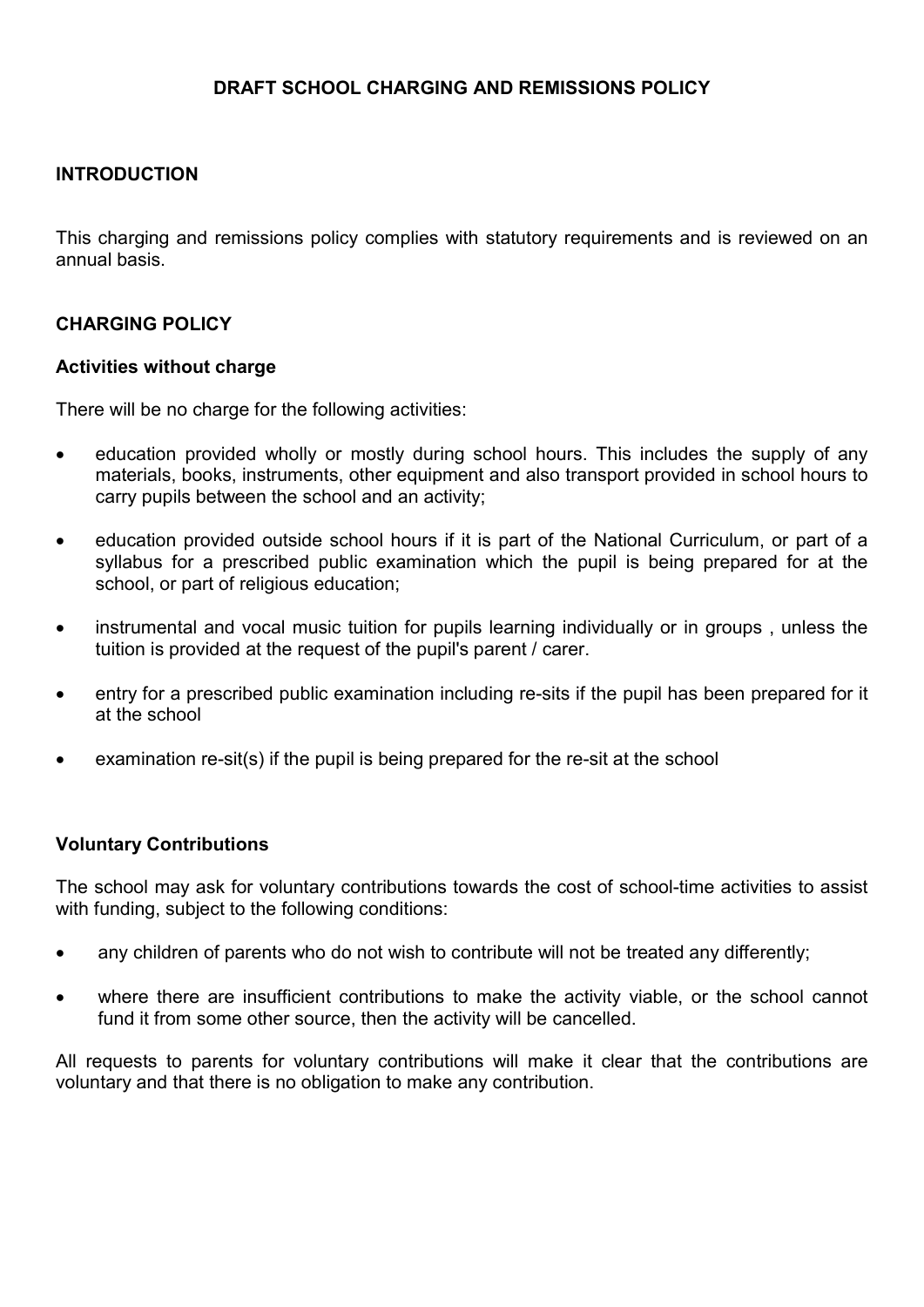# **Chargeable Activities**

The school may recover the full costs of the following activities but charges will not exceed actual cost:

- any materials, books, instruments, or equipment, where the child's parent wishes him/her to own them;
- optional extras (see below);
- music and vocal tuition, in limited circumstances (see Appendix B);
- certain early years provision (see the Education (Charges for Early Tears Provision) Regulations 2012);
- community facilities. (see S27 Education Act 2002)

# Optional Extras

Charges may be made for some activities which are detailed below:

- education provided outside of school time that is not:
	- part of the national curriculum;
	- part of a syllabus for a prescribed public examination that the pupil is being prepared for at the school; or
	- part of religious education.
- examination entry fee(s) if the registered pupil has not been prepared for the examination(s) at the school;
- transport (other than transport that is required to take the pupil to school or to other premises where the local authority/governing body have arranged for the pupil to be provided with education);
- board and lodging for a pupil on a residential visit (subject to remission arrangements)
- extended day services offered to pupils (for example breakfast club, after-school clubs, tea and supervised homework sessions where this is run under the responsibility of the governing body).

(note: schools may wish to attach a schedule of current charges as an appendix to the policy)

In calculating the cost of optional extras an amount may be included in relation to:

- any materials, books, instruments, or equipment provided in connection with the optional extra;
- the cost of buildings and accommodation;
- non-teaching staff;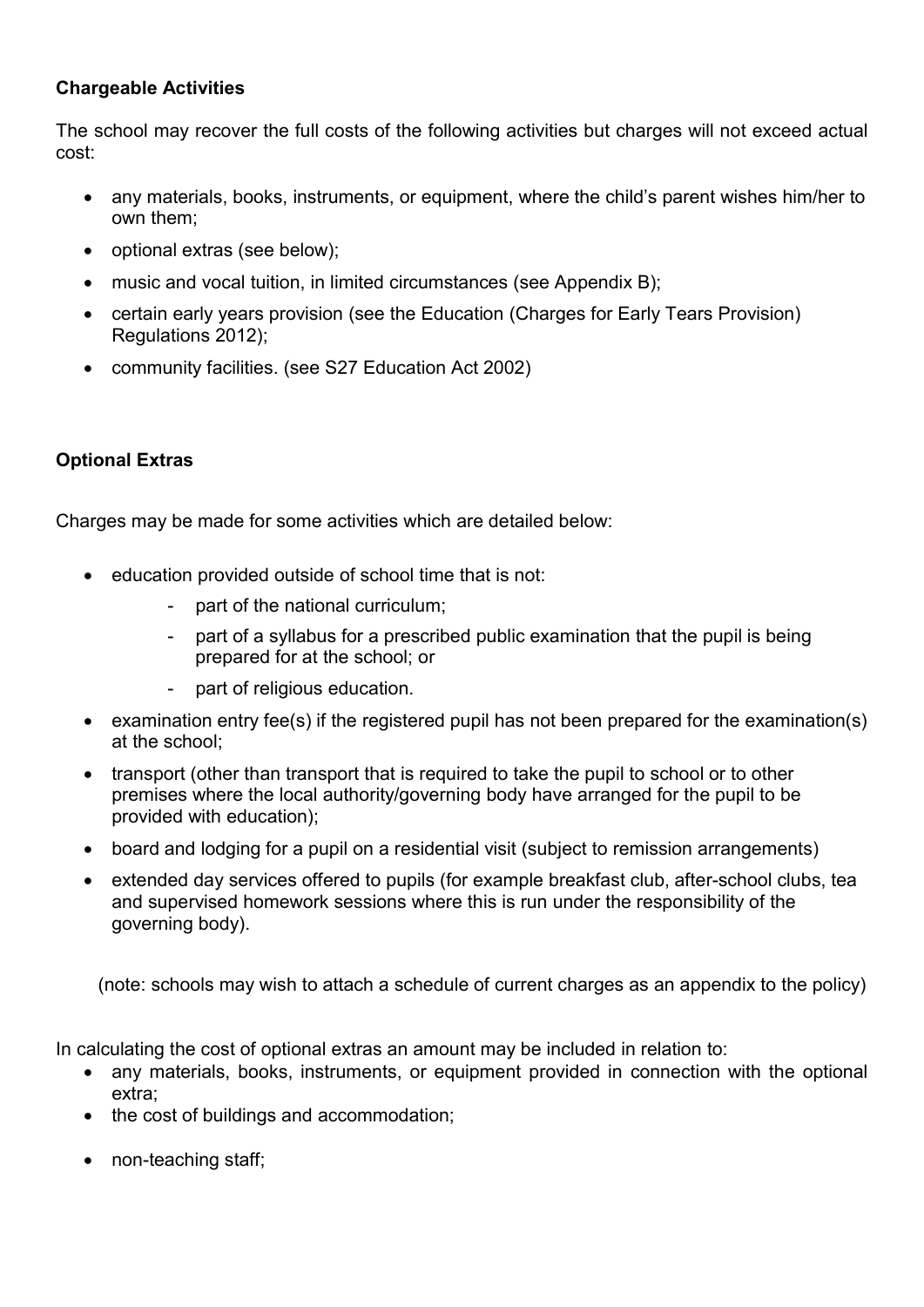- teaching staff engaged under contracts for services purely to provide an optional extra, this includes supply teachers engaged specifically to provide the optional extra; and
- the cost, or an appropriate proportion of the costs, for teaching staff employed to provide tuition in playing a musical instrument, or vocal tuition, where the tuition is an optional extra.

Any charge made in respect of individual pupils will not exceed the actual cost of providing the optional extra activity, divided equally by the number of pupils participating.

### Remissions Policy

There will be no charge for board and lodgings for pupils whose parents are receiving specified benefits. This is subject to change but usually equates to pupils being eligible for free school meals (due to the receipt of specified benefits and not through the introduction of universal infant FSM). Current eligible benefits can be found on the DfE website.

Charges for other 'chargeable activities' may also be fully or partly remitted. Where appropriate Governors approve the use of the delegated budget and other funding streams such as Pupil Premium to allow 'chargeable activities' to be fully or partly remitted.

Details of any remission arrangements will be made clear when parents are informed of charges for individual activities.